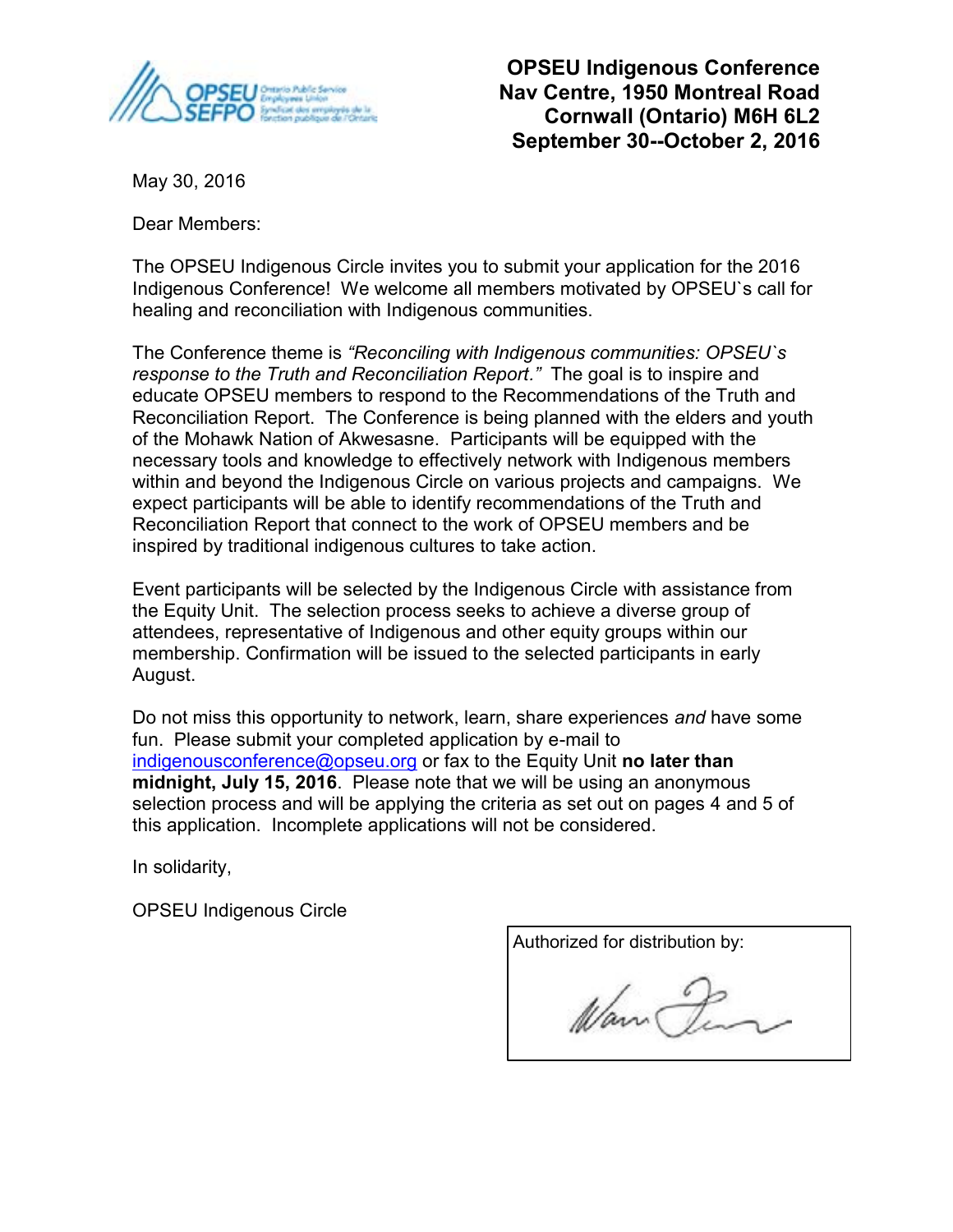

*"Reconciling with Indigenous communities: OPSEU`s Response to the Truth and Reconciliation Report"*

### **Tentative Conference Agenda**

#### Friday September 30, 2016

| 6:00 to 7:00 PM | Registration (dinner on your own)                     |
|-----------------|-------------------------------------------------------|
| 7:00 to 9:00 PM | <b>Traditional Mohawk Opening</b>                     |
|                 | Performances by Inuit Throat Singers & Métis Fiddlers |

| Saturday October 1, 2016 |                                                       |  |  |
|--------------------------|-------------------------------------------------------|--|--|
| 8:00 to 9:00 AM          | Breakfast (provided)                                  |  |  |
| 9:00 to 10:30 AM         | Keynote by Senator Murray Sinclair, followed by Q & A |  |  |
| 10:30 to 10:45 AM        | <b>Break</b>                                          |  |  |
| 10:45 to 12:15 PM        | *Workshop                                             |  |  |
| 12:15 to 1:30 PM         | Lunch (provided)                                      |  |  |
| 1:30 to 3:00 PM          | *Workshop                                             |  |  |
| 3:00 to 3:15 PM          | <b>Break</b>                                          |  |  |
| 3:15 to 4:45 PM          | Panel/Open Forum with Residential School Survivors    |  |  |
| 4:45 to 5:00 PM          | <b>Break</b>                                          |  |  |
| 5:00 to 7:00 PM          | Dinner (provided)                                     |  |  |
| 7:00 to 9:00 PM          | Social with Bear Fox and Akwesasne Women Singers      |  |  |
| 8:30 to 8:45 PM          | Wrap-up of the day and adjourn                        |  |  |
| Sunday October 2, 2016   |                                                       |  |  |
| 8:00 to 9:00 AM          | Breakfast (provided)                                  |  |  |
| 9:00 to 10:30 AM         | *Workshop                                             |  |  |
| 10:30 to 10:45 AM        | <b>Break</b>                                          |  |  |
| 10:45 to 11:00 AM        | Debriefing/Evaluation                                 |  |  |
| 11:00 AM to12:00 PM      | <b>Closing Ceremony</b>                               |  |  |
|                          |                                                       |  |  |

12:00 to 1:00 PM Lunch

\*Workshops include Indigenous History, Restorative Justice and Human Rights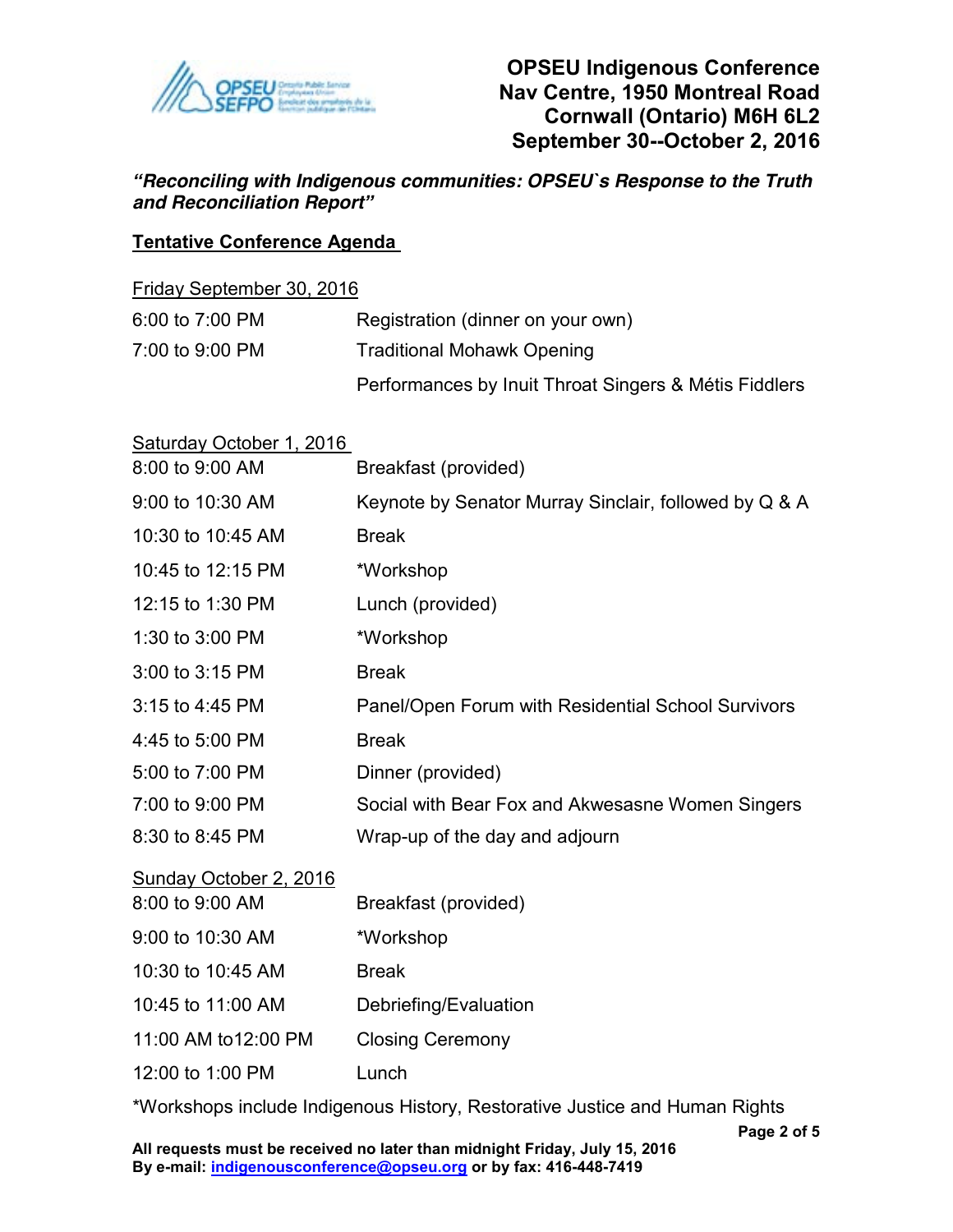

# **APPLICATION FORM**

(Please Print or Type)

#### **Applicant Number (to be assigned by Equity Unit): \_\_\_\_\_\_\_\_\_\_\_**

| <b>Personal</b><br><b>Information</b> | Union $\#$<br>Local #: ____________<br>Name: Last First                                                                                                                                                                                 |  |  |
|---------------------------------------|-----------------------------------------------------------------------------------------------------------------------------------------------------------------------------------------------------------------------------------------|--|--|
|                                       | Home<br>Other                                                                                                                                                                                                                           |  |  |
| <b>Sector</b>                         | OPS BPS CAAT-A CAAT-S                                                                                                                                                                                                                   |  |  |
| Hotel                                 | A block of rooms at the Nav Centre is reserved. As per policy,<br>members must stay at the event hotel.<br>More information about hotel reservations will be sent to successful<br>applicants upon completion of the selection process. |  |  |

**NOTE:** Information regarding Advance, Time-Off, Human Rights Accommodation, Childcare Requests, Hotel Accommodation and Carpooling options will be sent to successful participants upon completion of the selection process.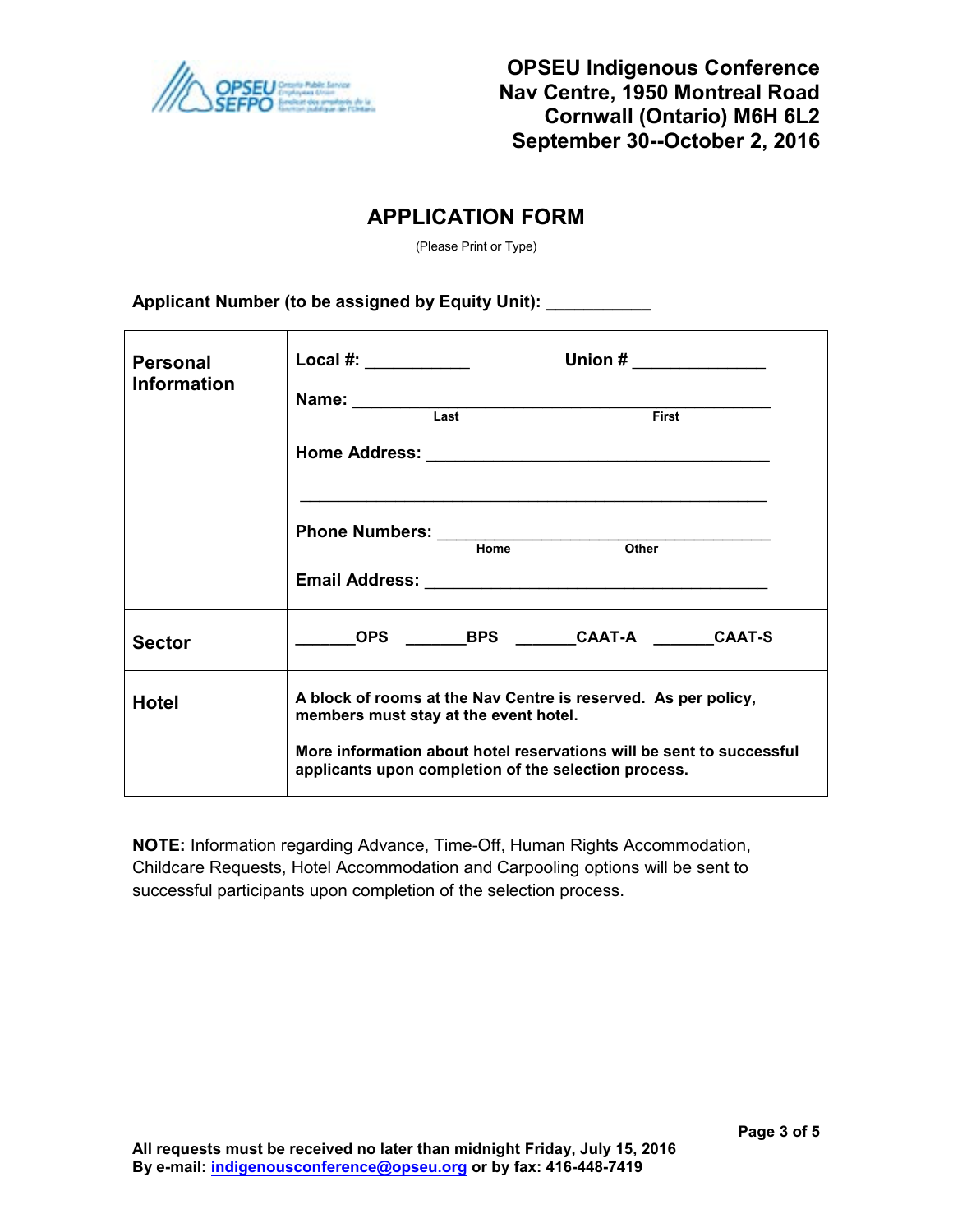

# **OPSEU Indigenous Conference Nav Centre, 1950 Montreal Road Cornwall (Ontario) M6H 6L2 September 30--October 2, 2016**

#### **APPLICATION FORM – continued**

Applicant Number (to be assigned by the Equity Unit):

Spaces available for members attending the Conference will be divided among OPSEU's 7 regions. The selection committee will try to ensure that participants represent the diversity of identities and experience in OPSEU, based on the following considerations:

- **1. Please indicate which of the following groups you identify with** (*please select all boxes that apply*):
	- □ **A racialized person** (a person who may experience differential treatment on the basis of race, ethnicity, language, religion or culture, e.g. a person whose heritage is Asian, African or Caribbean)
	- □ **A non-racialized person** (a person who does not experience differential treatment on the basis of race, ethnicity, language, religion or culture, e.g. a person who considers themselves to be white and/or European descended)
	- □ **Francophone** (a person whose first language is French, and who still speaks French)
	- □ **A person of Indigenous ancestry** Métis, Inuit and First Nations)<br>□ **If Indigenous.** you identify as First Nations Métis
	- □ If Indigenous, you identify as \_\_\_\_\_\_First Nations \_\_\_\_\_\_ Métis \_\_\_\_\_\_ Inuit
	- □ **A person with a disability** (a person with a disability based on a long term or recurring physical, mental, sensory, mental health/emotional disability or learning impairment)
	- □ **An able-bodied person** (a person without a physical/sensory, mental/emotional, or learning disability)
	- □ **Gay** (males with an orientation exclusively to males)
	- □ **Bisexual** (persons who have an orientation to more than one sex)
	- □ **Lesbian** (females with an orientation exclusively to females)
	- □ **Questioning** (persons who are unsure of their sexual orientation)
	- □ **Two Spirited** (a term specific to Aboriginal people)
	- □ **Gender Variant** (persons who are transgender and transsexual)
	- □ **Intersexed** (persons who are not easily classified as either biologically male or female)
	- □ **Heterosexual** (persons who have an orientation to the opposite sex)
	- □ **Male**
	- □ **Female**
- **2. What is your age group?**

|  |  |  |  |  | $\Box$ 18-25 $\Box$ 26-35 $\Box$ 36-45 $\Box$ 46-55 $\Box$ 56-65 $\Box$ Over 65 |
|--|--|--|--|--|---------------------------------------------------------------------------------|
|--|--|--|--|--|---------------------------------------------------------------------------------|

**3. Are you active in OPSEU (e.g. elected to union position)?** 

| No |  | $\Box$ Yes What region are you from? |
|----|--|--------------------------------------|
|----|--|--------------------------------------|

**4. Are you active in the community (e.g. Volunteer at a community agency or religious organization?)** 

 $\Box$  No  $\Box$  Yes